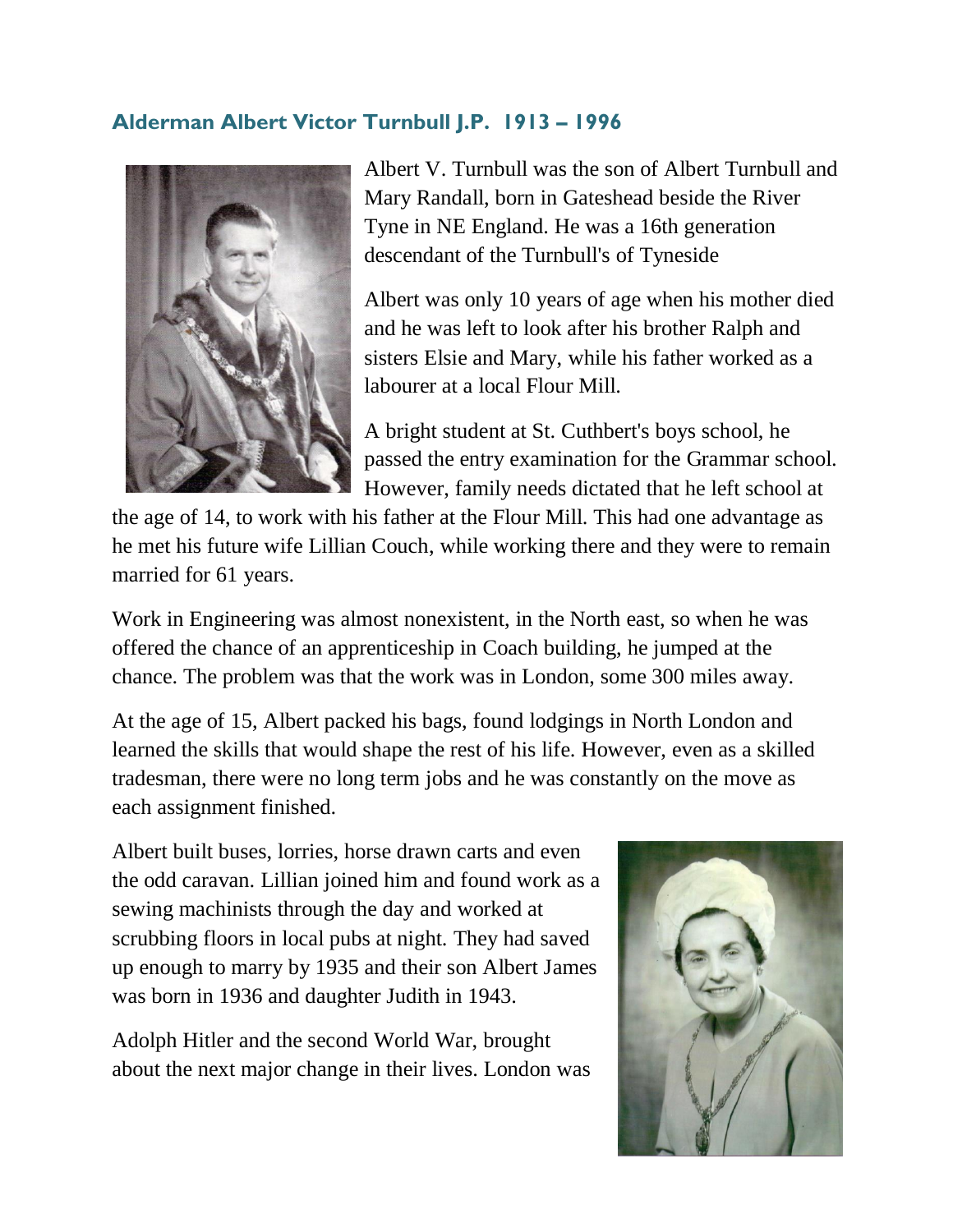obviously the main target for bombing so they decided this was the time to return to Gateshead.

Albert worked for a large bus company during the War, but was also an instructor in unarmed combat, which was known as jujitsu at the time.

At the end of the war, he became involved with the Union of Vehicle Builders, where he progressed from shop steward to Area Secretary.

In local politics, he was elected to the Gateshead Council in 1952 as Councillor for the Bensham ward where he was born. By 1957 he had been appointed as a Justice of the Peace (Magistrate to the Courts).

By 1967, Albert had become an Alderman of the Borough, Chairman of Town Planning, Deputy Mayor and then along with his wife Lillian was elected as Mayor and Mayoress of Gateshead for the year 1967/8



Traditionally a Mayor was elected for a term of one year only, mainly because there were over 60 councillors available for selection. however, Albert and his wife had the honour of being elected for a second term in 1978/9. This had only occurred on one previous occasion.